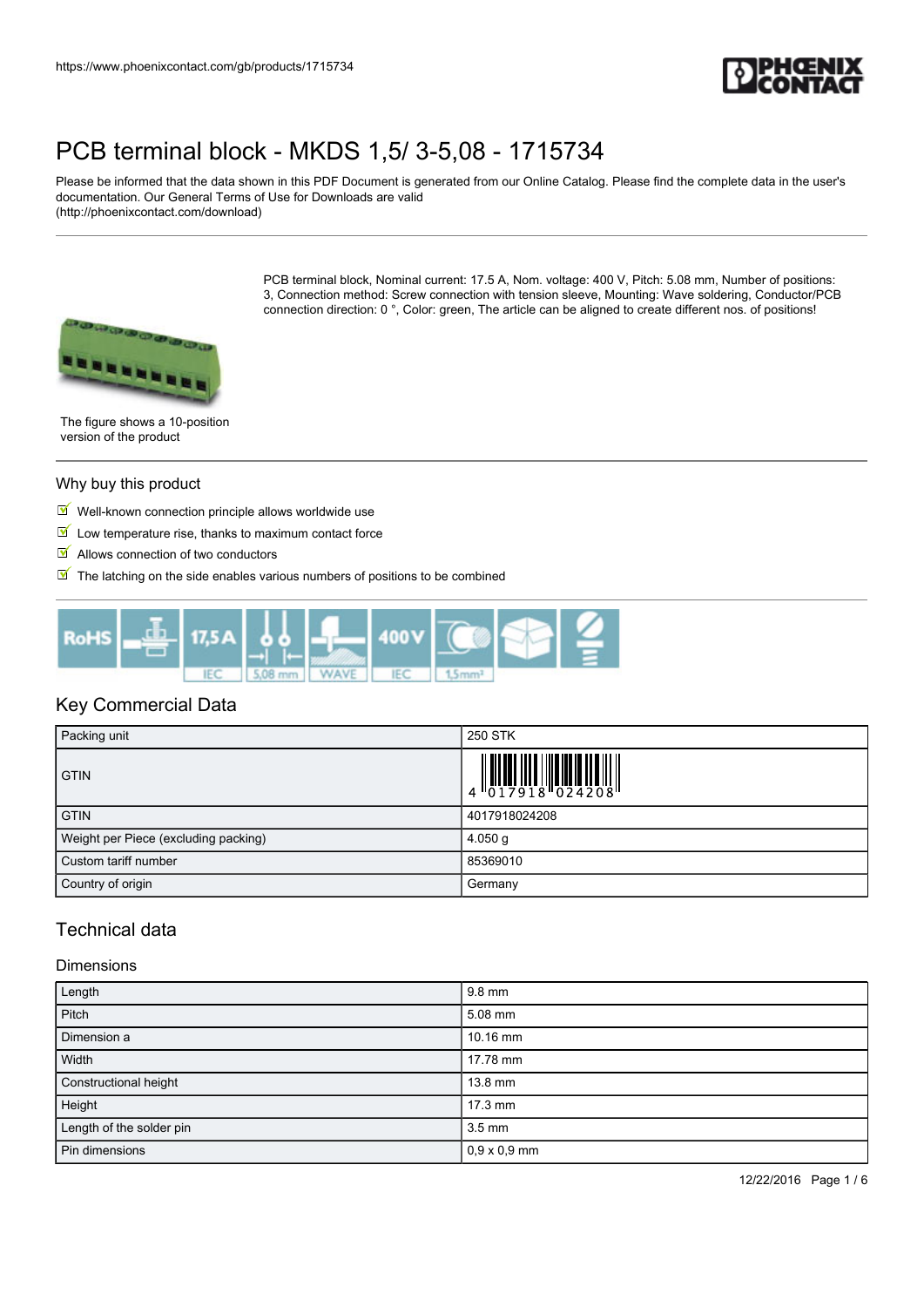

## Technical data

### Dimensions

| Hole diameter                                                                            | $1.3 \text{ mm}$       |  |  |  |
|------------------------------------------------------------------------------------------|------------------------|--|--|--|
| General                                                                                  |                        |  |  |  |
| Range of articles                                                                        | <b>MKDS 1,5</b>        |  |  |  |
| Insulating material group                                                                |                        |  |  |  |
| Rated surge voltage (III/3)                                                              | 4 kV                   |  |  |  |
| Rated surge voltage (III/2)                                                              | 4 <sub>kV</sub>        |  |  |  |
| Rated surge voltage (II/2)                                                               | 4 kV                   |  |  |  |
| Rated voltage (III/3)                                                                    | 250 V                  |  |  |  |
| Rated voltage (III/2)                                                                    | 400 V                  |  |  |  |
| Rated voltage (II/2)                                                                     | 630 V                  |  |  |  |
| Connection in acc. with standard                                                         | EN-VDE                 |  |  |  |
| Nominal current I <sub>N</sub>                                                           | 17.5 A                 |  |  |  |
| Nominal cross section                                                                    | $1.5$ mm <sup>2</sup>  |  |  |  |
| Maximum load current                                                                     | 22 A                   |  |  |  |
| Insulating material                                                                      | PA                     |  |  |  |
| Solder pin surface                                                                       | Sn                     |  |  |  |
| Flammability rating according to UL 94                                                   | V <sub>0</sub>         |  |  |  |
| Internal cylindrical gage                                                                | A1                     |  |  |  |
| Stripping length                                                                         | 7 mm                   |  |  |  |
| Number of positions                                                                      | 3                      |  |  |  |
| Screw thread                                                                             | M <sub>3</sub>         |  |  |  |
| Tightening torque, min                                                                   | 0.5 Nm                 |  |  |  |
| Tightening torque max                                                                    | 0.6 Nm                 |  |  |  |
| Connection data                                                                          |                        |  |  |  |
| Conductor cross section solid min.                                                       | $0.14 \, \text{mm}^2$  |  |  |  |
| Conductor cross section solid max.                                                       | $2.5$ mm <sup>2</sup>  |  |  |  |
| Conductor cross section flexible min.                                                    | $0.14 \, \text{mm}^2$  |  |  |  |
| Conductor cross section flexible max.                                                    | $1.5$ mm <sup>2</sup>  |  |  |  |
| Conductor cross section flexible, with ferrule without plastic sleeve min.               | $0.25$ mm <sup>2</sup> |  |  |  |
| Conductor cross section flexible, with ferrule without plastic sleeve max.               | $1.5$ mm <sup>2</sup>  |  |  |  |
| Conductor cross section flexible, with ferrule with plastic sleeve min.                  | $0.25$ mm <sup>2</sup> |  |  |  |
| Conductor cross section flexible, with ferrule with plastic sleeve max.                  | $1.5$ mm <sup>2</sup>  |  |  |  |
| Conductor cross section AWG min.                                                         | 26                     |  |  |  |
| Conductor cross section AWG max.                                                         | 14                     |  |  |  |
| 2 conductors with same cross section, solid min.                                         | $0.14 \, \text{mm}^2$  |  |  |  |
| 2 conductors with same cross section, solid max.                                         | $1 \text{ mm}^2$       |  |  |  |
| 2 conductors with same cross section, stranded min.                                      | $0.14 \, \text{mm}^2$  |  |  |  |
| 2 conductors with same cross section, stranded max.                                      | $0.75$ mm <sup>2</sup> |  |  |  |
| 2 conductors with same cross section, stranded, ferrules without plastic<br>sleeve, min. | $0.25$ mm <sup>2</sup> |  |  |  |

12/22/2016 Page 2 / 6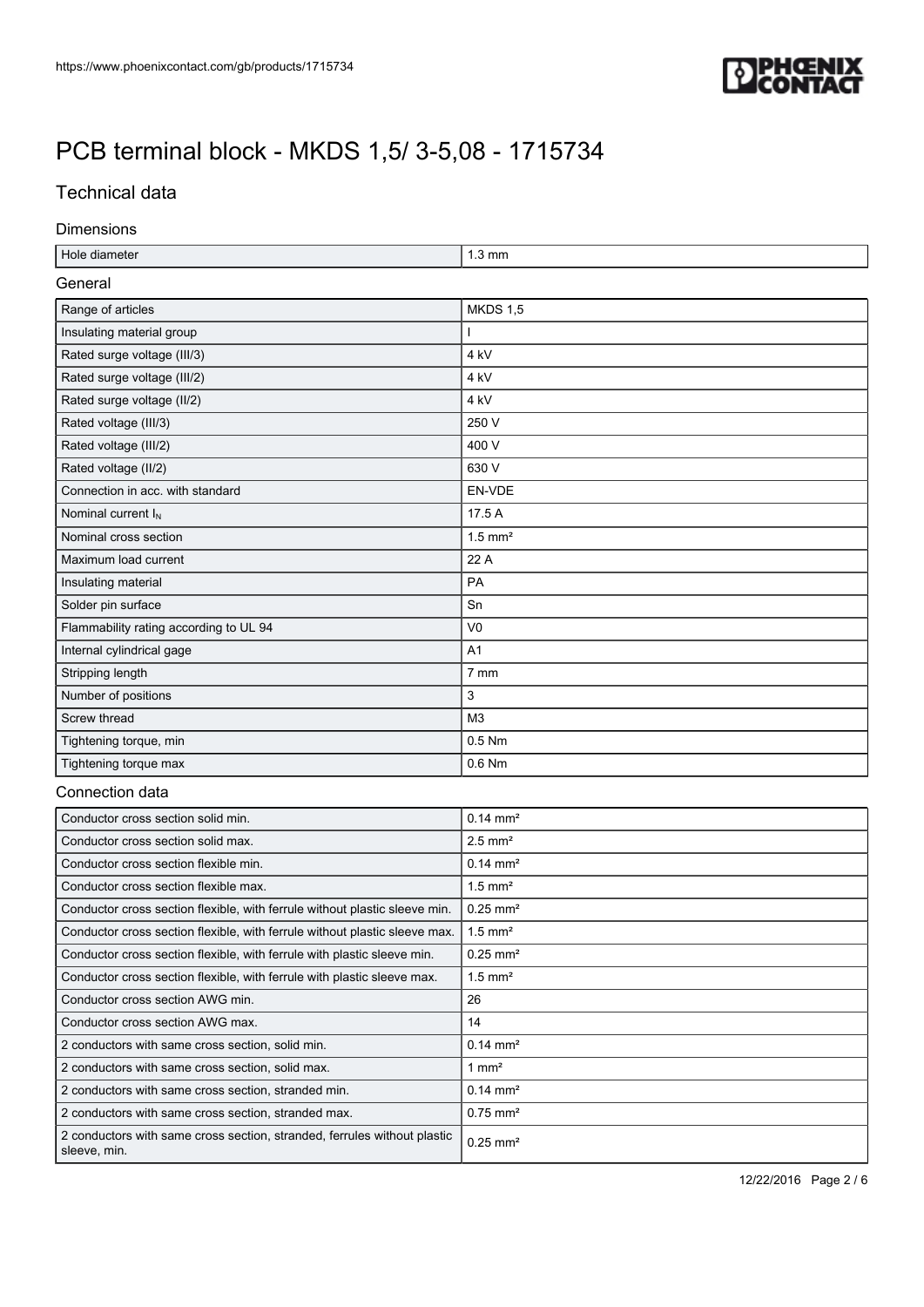

## Technical data

### Connection data

| 2 conductors with same cross section, stranded, ferrules without plastic<br>sleeve, max.   | $0.5$ mm <sup>2</sup> |
|--------------------------------------------------------------------------------------------|-----------------------|
| 2 conductors with same cross section, stranded, TWIN ferrules with<br>plastic sleeve, min. | $0.5 \text{ mm}^2$    |
| 2 conductors with same cross section, stranded, TWIN ferrules with<br>plastic sleeve, max. | mm <sup>2</sup>       |

### Standards and Regulations

| Connection in acc. with standard       | EN-VDE         |
|----------------------------------------|----------------|
|                                        | <b>CSA</b>     |
| Flammability rating according to UL 94 | V <sub>0</sub> |

### Environmental Product Compliance

| China RoHS | Environmentally Friendly Use Period = 50                                                               |  |
|------------|--------------------------------------------------------------------------------------------------------|--|
|            | For details about hazardous substances go to tab "Downloads",<br>Category "Manufacturer's declaration" |  |

## Drawings



#### Dimensional drawing



## **Classifications**

### eCl@ss

| eCl@ss 4.0 | 27141109 |
|------------|----------|
| eCl@ss 4.1 | 27141109 |
| eCl@ss 5.0 | 27141190 |
| eCl@ss 5.1 | 27141190 |
| eCl@ss 6.0 | 27261101 |
| eCl@ss 7.0 | 27440401 |
| eCl@ss 8.0 | 27440401 |
| eCl@ss 9.0 | 27440401 |

ETIM

| ETIM 3.0        | $\cdot$ $\sim$<br>$EC00112$ . |
|-----------------|-------------------------------|
| <b>ETIM 4.0</b> | ിപ്പ<br>.                     |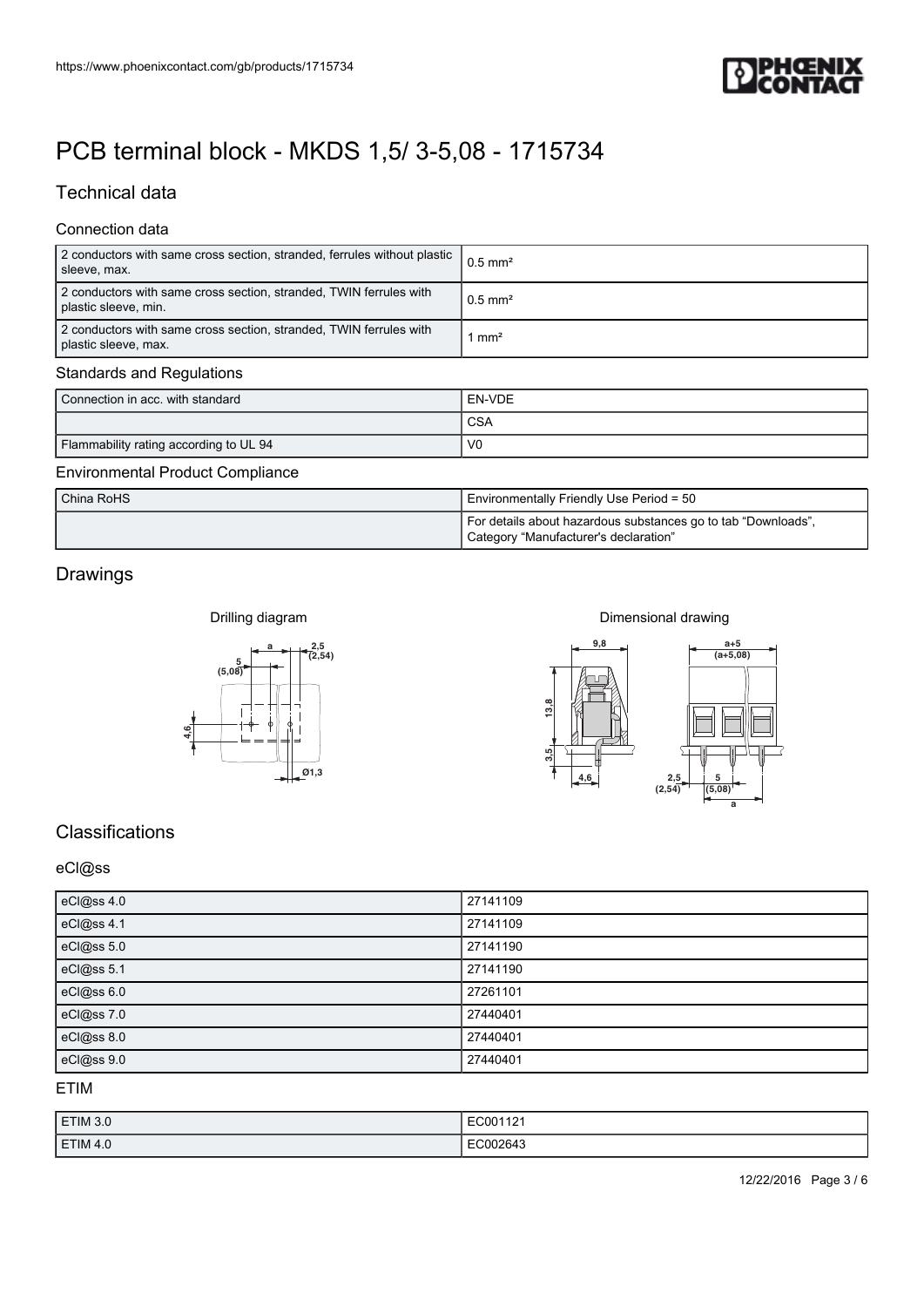

## **Classifications**

### ETIM

| <b>ETIM 5.0</b>    | 2643<br>. |
|--------------------|-----------|
| ETIM <sub>60</sub> | 264:      |

### UNSPSC

| UNSPSC 6.01         | 30211801 |
|---------------------|----------|
| UNSPSC 7.0901       | 39121432 |
| UNSPSC 11           | 39121432 |
| <b>UNSPSC 12.01</b> | 39121432 |
| UNSPSC 13.2         | 39121432 |

## Approvals

### Approvals

#### Approvals

CSA / SEV / CCA / EAC / cULus Recognized / DNV GL

#### Ex Approvals

 $\Gamma$ 

### Approval details

| <b>SB</b><br><b>CSA</b>    | http://www.csagroup.org/services/testing-<br>and-certification/certified-product-listing/ | 13631     |
|----------------------------|-------------------------------------------------------------------------------------------|-----------|
|                            | в                                                                                         | Ð         |
| mm <sup>2</sup> /AWG/kcmil | 28-14                                                                                     | $28 - 14$ |
| Nominal current IN         | 10A                                                                                       | 10A       |
| Nominal voltage UN         | 300 V                                                                                     | 300 V     |

| <b>SEV</b>                 | <b>SEV</b> | https://www.electrosuisse.ch/en/meta/shop/product-certificates.html |       | IK-3248 |
|----------------------------|------------|---------------------------------------------------------------------|-------|---------|
|                            |            |                                                                     |       |         |
| mm <sup>2</sup> /AWG/kcmil |            |                                                                     | 2.5   |         |
| Nominal current IN         |            |                                                                     | 24 A  |         |
| Nominal voltage UN         |            |                                                                     | 250 V |         |

| $\sim$ $\sim$ $\sim$<br>◡◡▱ | IK-3249    |
|-----------------------------|------------|
|                             |            |
| mm <sup>2</sup> /AWG/kcmil  | <b>Z.5</b> |

12/22/2016 Page 4 / 6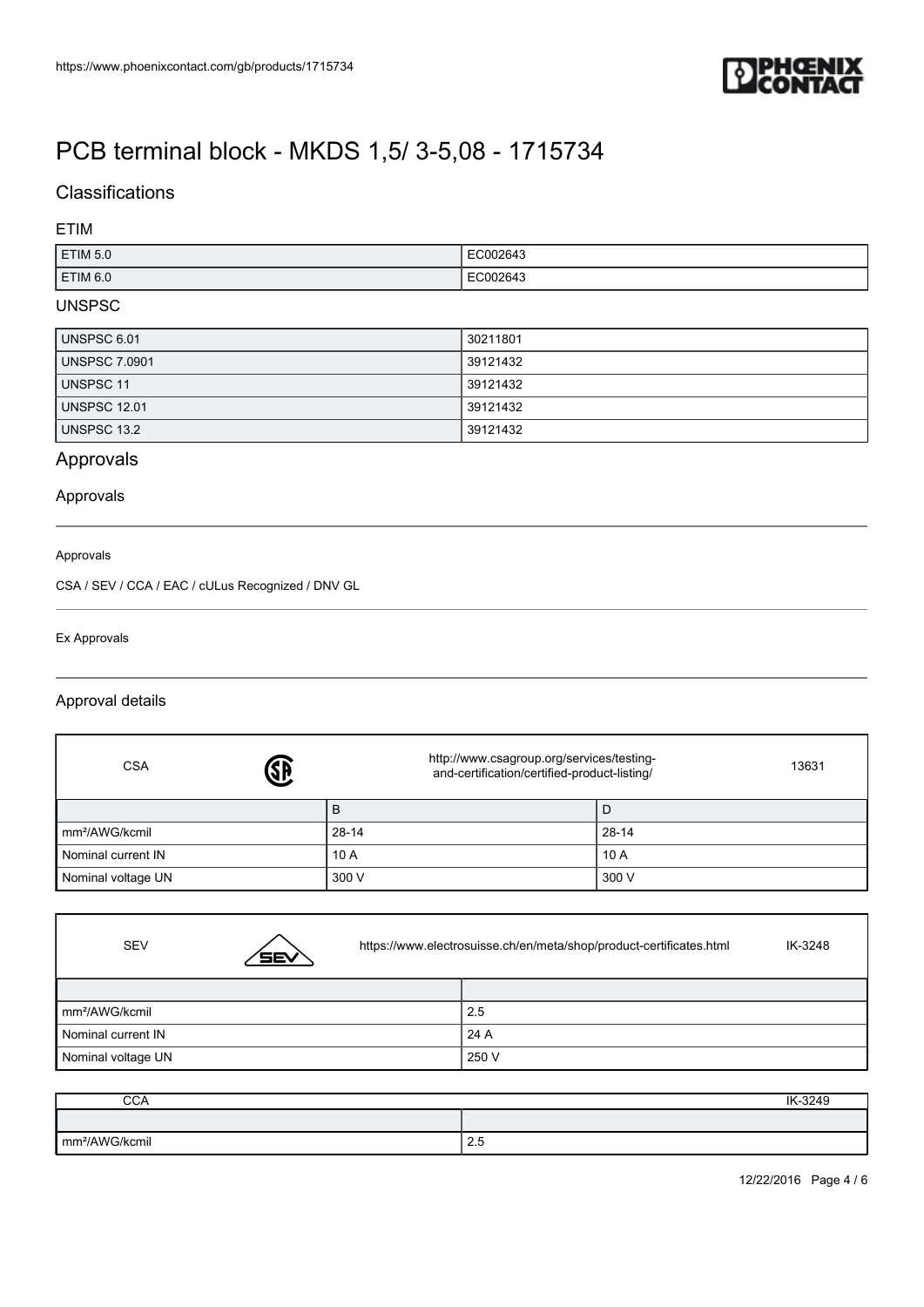

### Approvals



| EAC | EAC |  | B.01742 |
|-----|-----|--|---------|
|-----|-----|--|---------|

| cULus Recognized<br>$\epsilon$ <sub>Us</sub> |           | http://database.ul.com/cgi-bin/XYV/template/LISEXT/1FRAME/index.htm E60425-19770427 |
|----------------------------------------------|-----------|-------------------------------------------------------------------------------------|
|                                              |           | D                                                                                   |
| mm <sup>2</sup> /AWG/kcmil                   | $30 - 14$ | $30-14$                                                                             |
| Nominal current IN                           | 15A       | 10A                                                                                 |
| Nominal voltage UN                           | 300 V     | 300 V                                                                               |

| NV (،<br>$\sim$<br>ີ<br>- | dnval<br>/\^/\^/\<br>com<br>nttos<br>.<br>. .<br>. .<br>$  -$ | $\mathbf{v}$<br>.<br>. |
|---------------------------|---------------------------------------------------------------|------------------------|
|                           |                                                               |                        |

Accessories

### Accessories

Bridge

[Insertion bridge - EBP 2- 5 - 1733169](https://www.phoenixcontact.com/gb/products/1733169)



Insertion bridge, fully insulated, for connectors with 5.0 or 5.08 mm pitch, no. of positions: 2

[Insertion bridge - EBP 2- 5 - 1733169](https://www.phoenixcontact.com/gb/products/1733169)



Insertion bridge, fully insulated, for connectors with 5.0 or 5.08 mm pitch, no. of positions: 2

[Insertion bridge - EBP 3- 5 - 1733172](https://www.phoenixcontact.com/gb/products/1733172)



Insertion bridge, fully insulated, for connectors with 5.0 or 5.08 mm pitch, no. of positions: 3